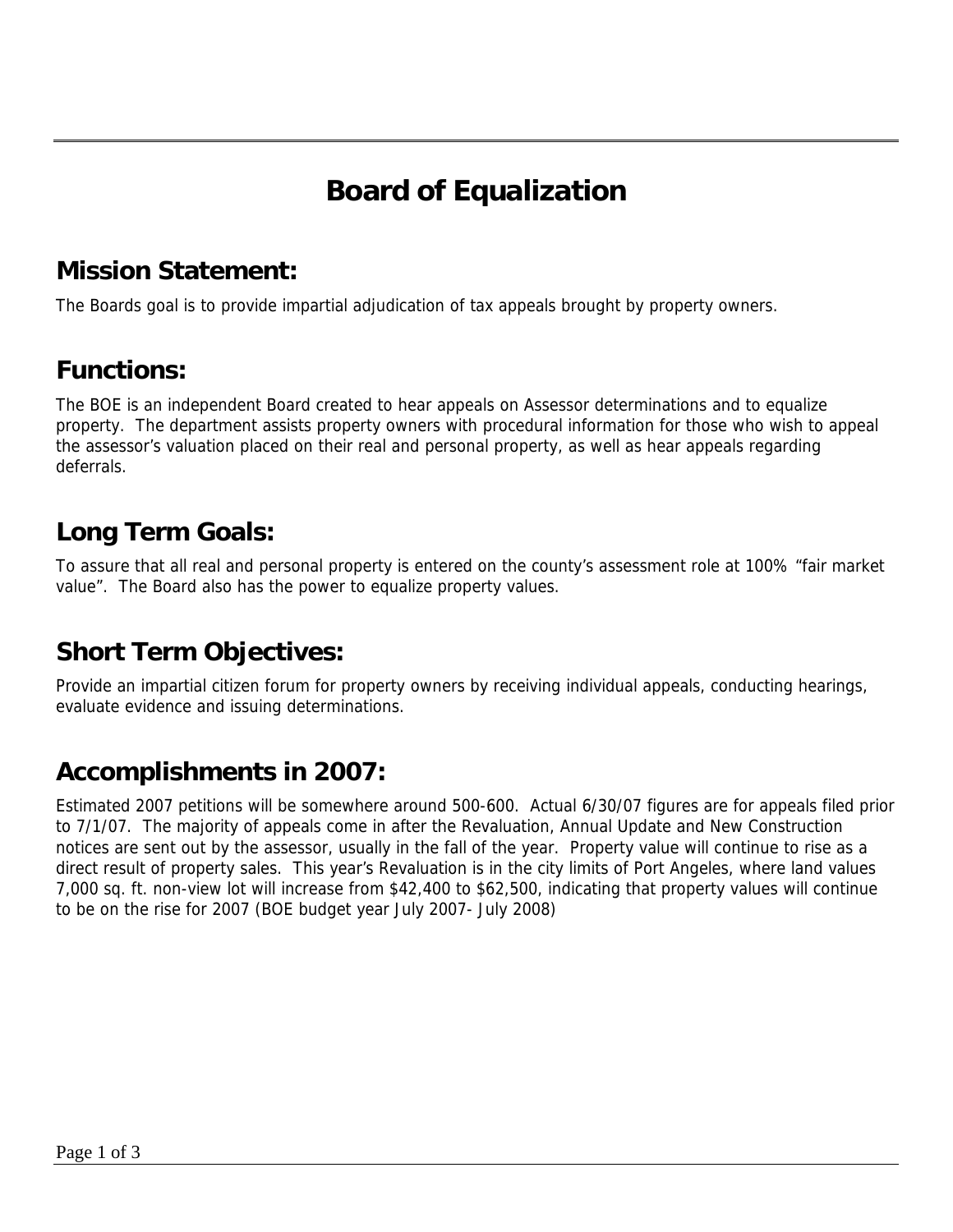## **Workload Indicators:**

|                 | 2005 Actual | 2006 Actual | 6/30/07 Actual                      | 2008<br>Estimated |
|-----------------|-------------|-------------|-------------------------------------|-------------------|
| Petitions filed | 358         | 571         | 16                                  | 600               |
|                 |             |             | (for 2007)                          |                   |
| Hearings held   | 188         | 386         | Hearings held in<br>first half 2007 | 400               |
|                 |             |             | were for 2006                       |                   |
|                 |             |             | appeals                             |                   |

## **Staffing Level:**

|                              | 2005 Actual                      | 2006 Actual                                                            | 6/30/07 Actual | 2008 Budget   |
|------------------------------|----------------------------------|------------------------------------------------------------------------|----------------|---------------|
| <b>Full Time Equivalents</b> | .46 employee; 3<br>Board members | .46 employee; 3   .46 employee; 3   .55 employee; 3  <br>Board members | Board members  | Board members |

# **Operating Budget**

#### **Revenues:**

|                                       | 2005 Actual    | 2006 Actual | 6/30/07<br>Actual | 2008<br><b>Budget</b> |
|---------------------------------------|----------------|-------------|-------------------|-----------------------|
| <b>Taxes</b>                          | 0              |             |                   |                       |
| Licenses and Permits                  | 0              | 0           | 0                 |                       |
| Intergovernmental Revenues            | 0              | 0           | 0                 |                       |
| <b>Charges for Goods and Services</b> | $\overline{0}$ | 0           | $\Omega$          | 0                     |
| <b>Fines and Forfeits</b>             | 0              | 0           | 0                 | 0                     |
| <b>Miscellaneous Revenues</b>         | $\Omega$       | $\Omega$    | 0                 |                       |
| <b>Other Financing Sources</b>        | 0              |             |                   |                       |
| <b>General Tax Support</b>            | 25,086         | 21,143      | 25,682            | 43,334                |
| <b>TOTAL</b>                          | \$25,086       | \$21,143    | \$25,682          | \$43,334              |